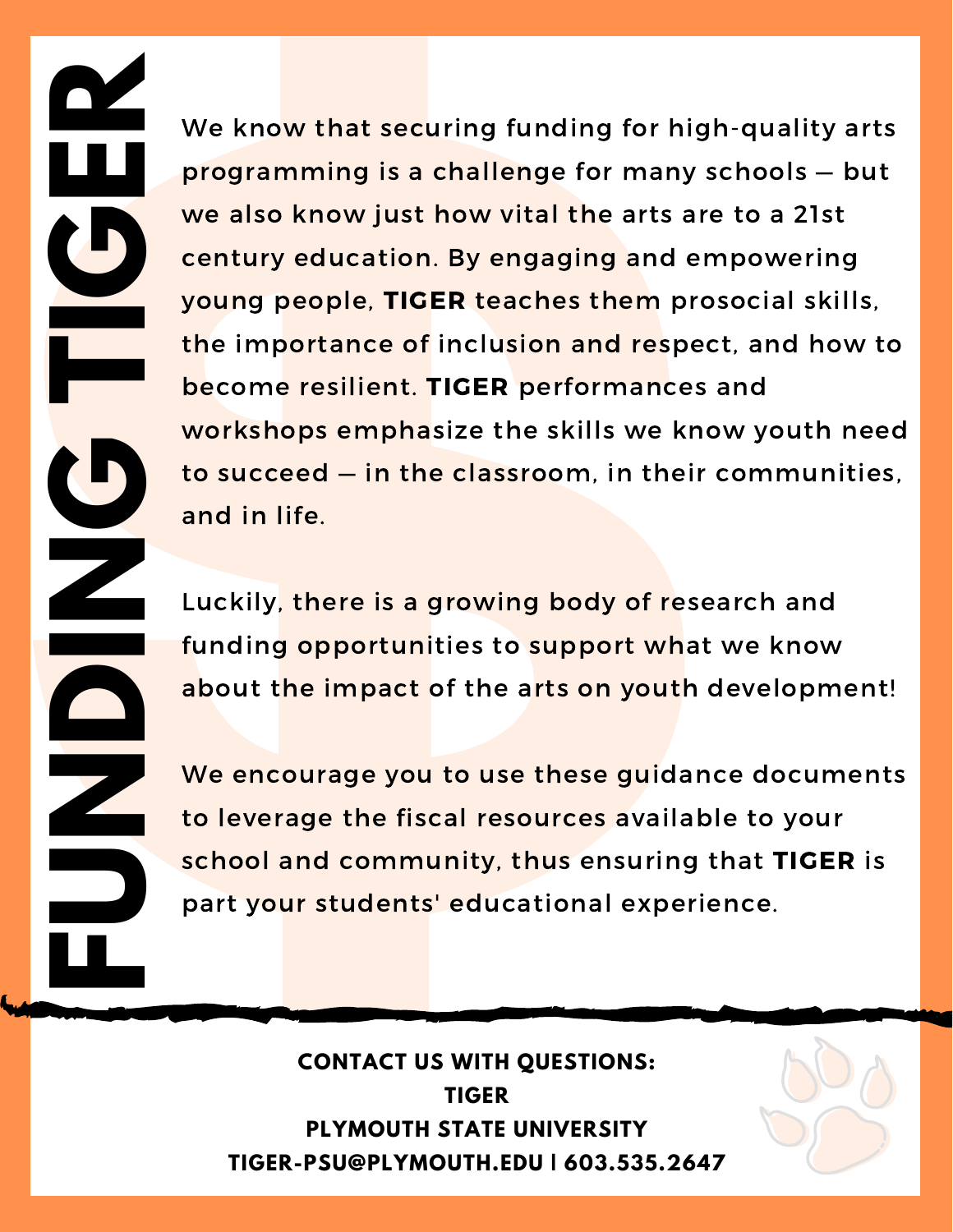

The Every Student Succeeds Act, a 2015 reauthorization of the Elementary and Secondary Education Act, is the primary Federal grant funding source that supports equal opportunities for students.

If your district has identified any of the following priorities, there is a TIGER program to help support your work!

- bully prevention and intervention (upstander) skills
- pro-social skills, including empathy and respect
- resilience, self-care, responsibility, empowerment
- substance misuse education
- overall school climate and culture improvement to create kinder, safer, and more caring learning environments

TIGER Tip: Convene a meeting with school/district administration, Title program managers, grants administrators, and your school business administrator. Take stock of your Title funding under ESSA and consider the ways that TIGER programming aligns with your LEA's ESSA grant proposal, its objectives, and your needs.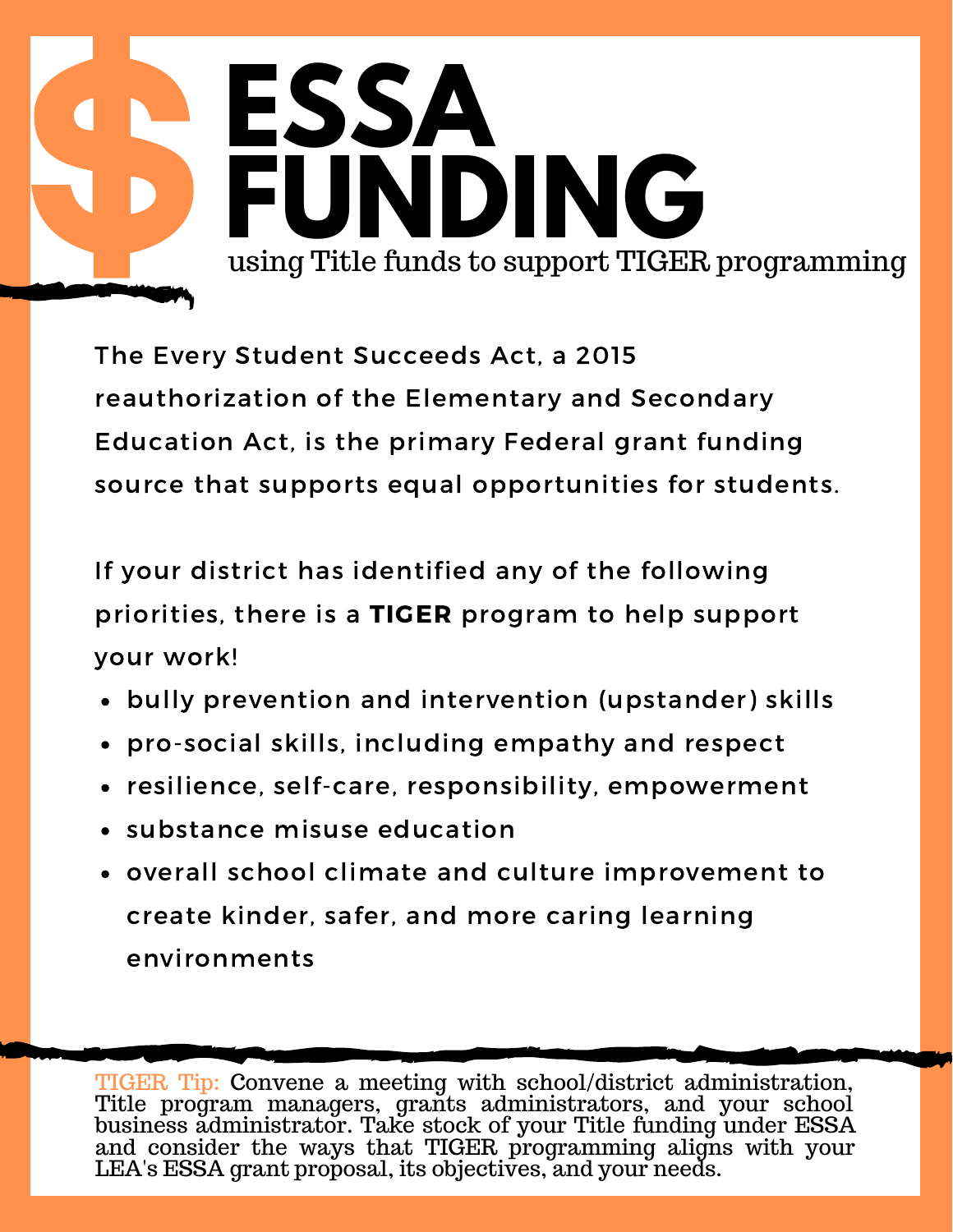## **TITLE IV-A F U N D I N G** TIGE R sup ports Well-Ro unded Education initatives

TIGER performances and student workshops are prime examples of Title IV-A in action! TIGER utilizes the engaging power of theatre, music, and dance to teach young people how to make their schools and communities better places to live and learn.

Title IV-A funding under ESSA 4107(a)(3)(B) allows for "programs and activities that use music and the arts as tools to support student success through the promotion of constructive student engagement, problem solving, and conflict resolution."

Use the following sample grant narrative to craft Title IV-A activities to bring TIGER to your school community!

TIGER Tip: Reflect on the immense value of integrated arts programming in well-rounded education, and consider including activities in your grant narrative that "integrate multiple disciplines," which is allowable under ESSA  $4107(a)(3)(I)$ .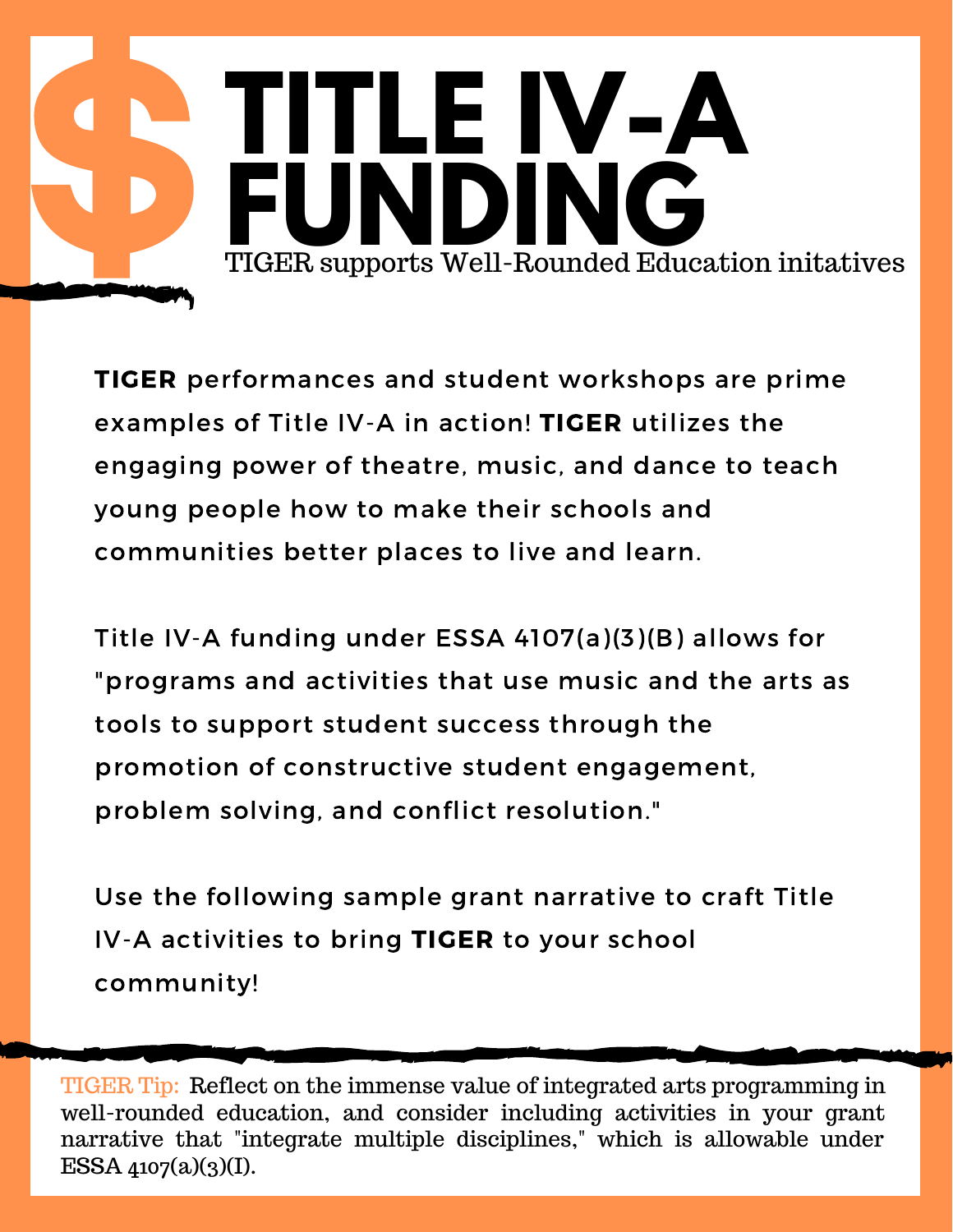## SAMPLE TITLE IV-A GRANT ACTIVITY NARRATIVE

*This sample language was developed in consultation with the NH DOE and serves as a model for use with TIGER's "Kindness Counts," "Brand New Day," and/or "Bystander: A Portrait in Apathy" programming, an allowable activity under Title IV-A, Well-Rounded Education. To best meet the needs of your LEA, GMS managers should consult school/district leadership as well as the LEA's strategic plan and/or needs assessment before tailoring this grant activity template and submitting for approval.*

#### **Category**: Well-Rounded Education

**Priority**: Based on [*name of needs assessment or data source*] that illustrated a need to improve school culture and climate, our LEA's priority is to leverage community bullying prevention resources in order to educate students about the negative impact of bullying behavior and lower the number of bullying incidents. Programming will allow our LEA to use the arts as a vehicle for investing and engaging in social and emotional learning.

**Activities**: Plymouth State University's Theatre Integrating Guidance, Education, and Responsibility (TIGER) program provides engaging, highquality, interactive performances and workshops centered around positive school climate, bullying prevention, resilience, pro-social behavior, and substance misuse education that empower students and adults to make positive changes in their school communities (https://campus.plymouth.edu/tiger/).

School-wide performance of [*"Kindness Counts" / "Brand New Day," / "Bystander: A Portrait in Apathy"*] held in the [*season*] through the TIGER program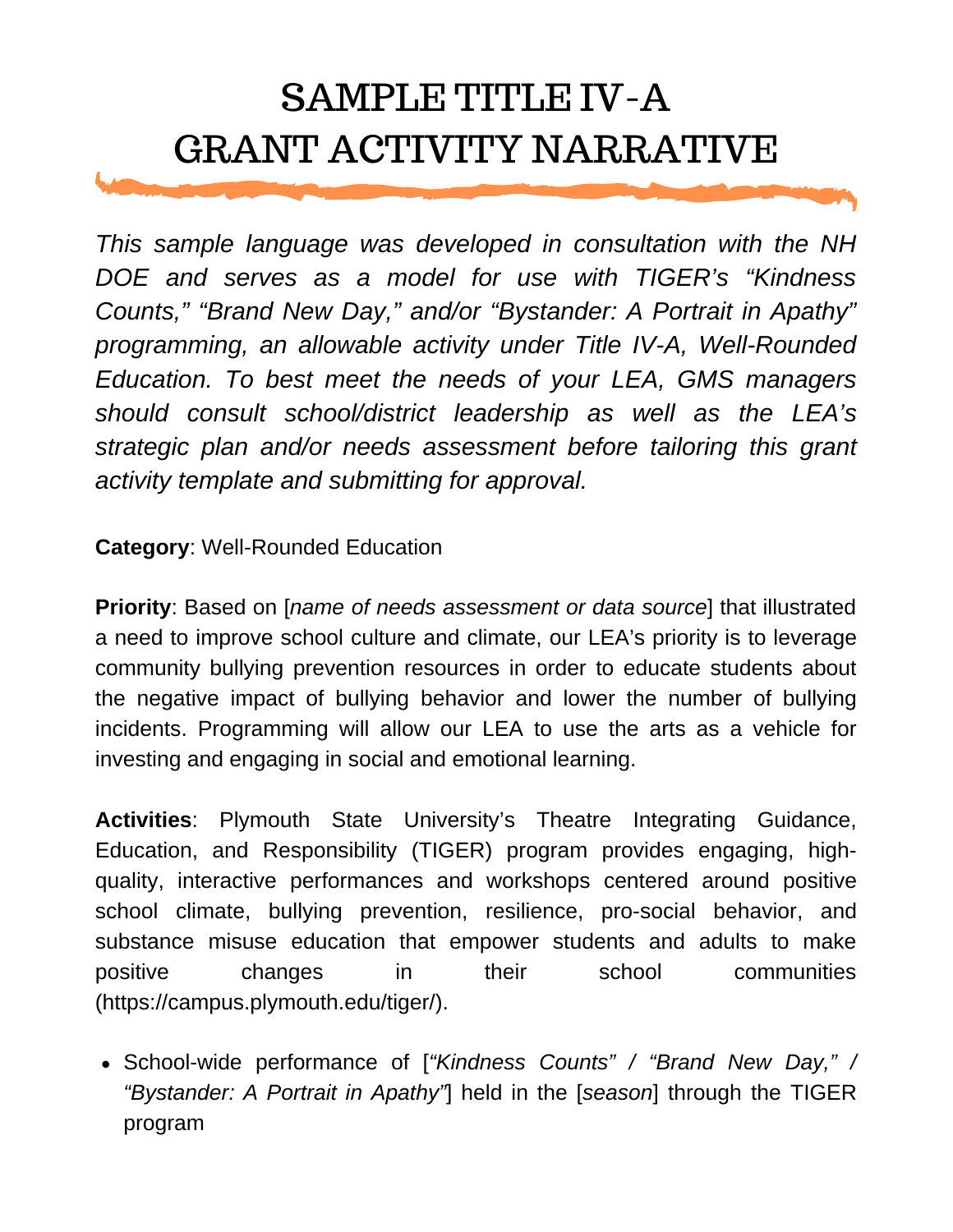30-minute student workshops for [*grade-level*] following the performance to support the themes and objectives presented in the TIGER performance. Through these actor-led workshops, students are given the chance to debrief the performance, reiterating its themes, establishing common language, and encouraging ongoing, student-centered discussion about the subject matter.

#### **Performance Measurement(s)**:

- Pre-performance student assessment that addresses students' prior knowledge around TIGER programming terms and concepts
- Post-performance student assessment that addresses students' understanding of common language, major themes of the performances, and steps they can take to put their learning into action
- School data comparisons, e.g.:
	- Office discipline referrals (ODRs) flagged as bullying incidents before TIGER programming, 1 month after TIGER programming, and 6 months after TIGER programming
	- $\circ$  School climate survey data provided by staff at the beginning of the year vs. after TIGER programming
	- District Youth Risk Behavior Survey data
	- Aggregated quantitative and/or qualitative data from teacher surveys around student behavior taken before TIGER programming, 1 month after TIGER programming, and 6 months after TIGER programming

#### **Outcomes**:

- School data will show a positive impact on school culture and climate through [*fewer ODRs / higher percentage of students reporting safety at school / higher percentage of teachers reporting positive student interactions / etc.*]
- Immediately following TIGER programming, students will demonstrate, through a post-performance assessment, a better understanding of TIGER terms and concepts: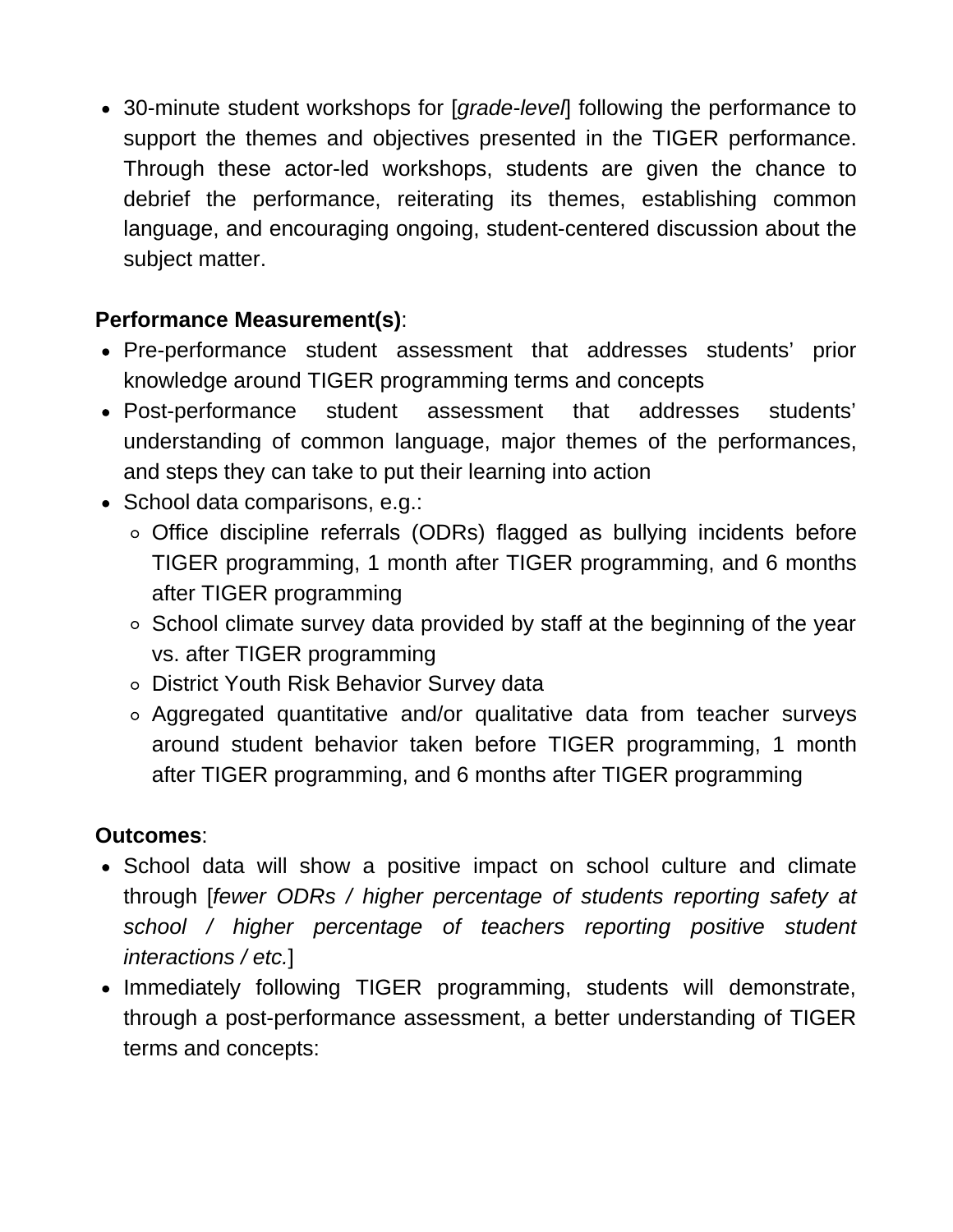#### "KINDNESS COUNTS" SAMPLE OUTCOMES

- *Common language*: Students will be able to define "respect" OR students will be able to visually depict "kindness."
- *Major themes*: Students will effectively explain how acts of kindness make the school a better place.
- *Actionable change*: Students will name one positive and actionable change they can make in their everyday activities to promote a culture of kindness.

#### "BRAND NEW DAY" SAMPLE OUTCOMES

- *Common language:* Students will be able to define "empathy."
- *Major themes*: Students will effectively explain the characteristics of a resilient individual.
- *Actionable change*: Students will name one positive and actionable change they can make in their everyday activities to build their resilience.

#### "BYSTANDER: A PORTRAIT IN APATHY" SAMPLE OUTCOMES

- *Common language*: Students will be able to differentiate between an "upstander" and a "bystander."
- *Major themes*: Students will effectively explain the effect a single person can have on a negative situation when he/she/they acts as an upstander.
- *Actionable change*: Students will name one positive and actionable change they can make in their everyday activities to act as an upstander and improve school culture and climate.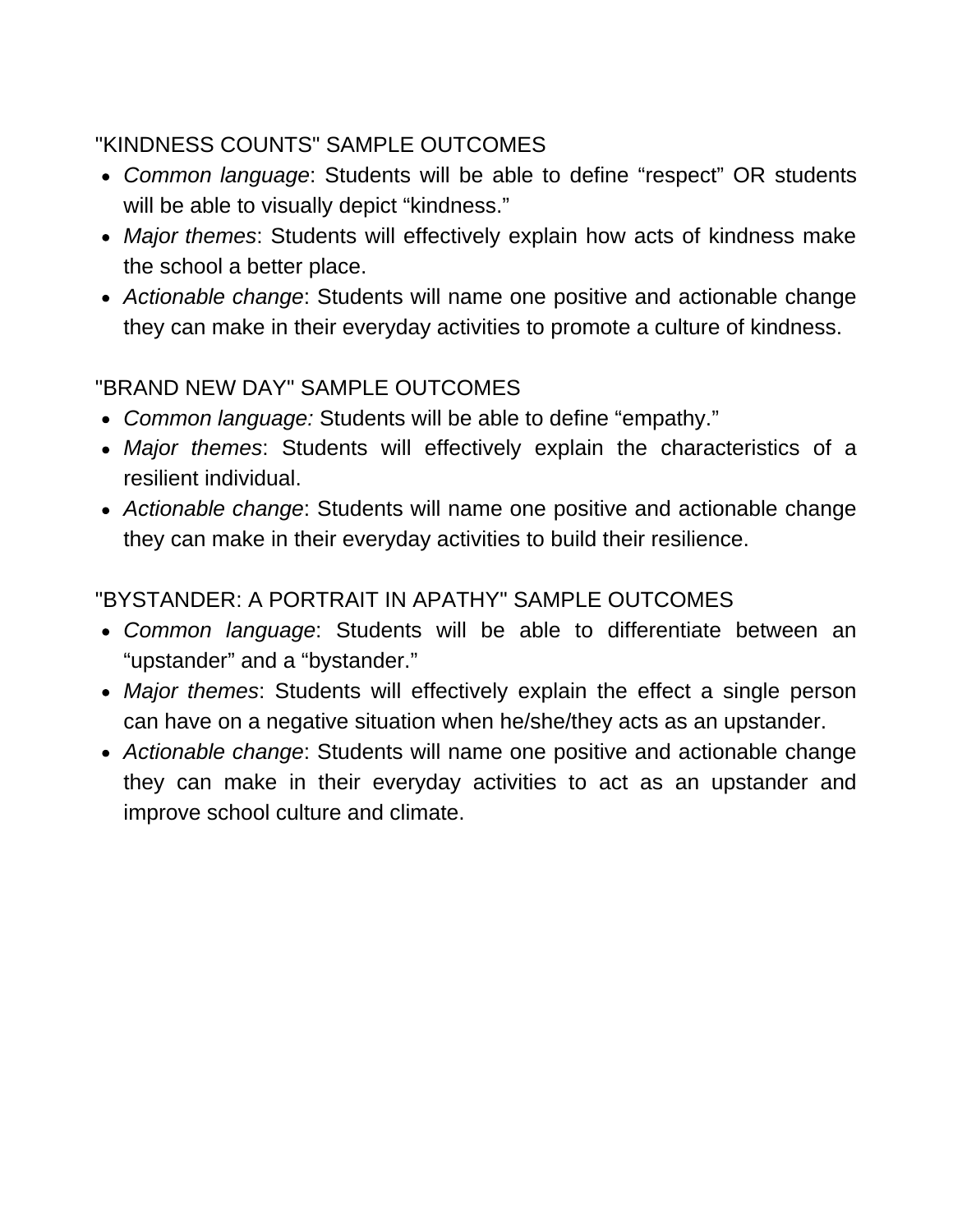**TITLE II-A** TIGER teacher workshops are a great use of PD funds! ER teacher workshops are a great use

TIGER's teacher workshops are designed to help teachers use the arts to foster student tolerance and compassion. Workshops present useful information to staff and faculty on best practices for creating safe and affirming environments.

Title II-A funding can be used to support TIGER workshops that are embedded into "sustained, intensive, collaborative, job-embedded, data-driven, and classroom-focused" professional development plans. Bringing TIGER in to work with educators is an allowable use of funds under ESSA 2103(b)(3)(E)(iv) and ESSA 2103(b)(3)(E)(v).

Use the following sample grant narrative to craft a Title II-A activity to bring TIGER to your school community!

TIGER Tip: Transfer Section 5103(b) of ESSA allows an LEA to transfer up to 100% of funds between certain Title programs. Look holistically at your district's Title allocations and consider moving funds if it makes sense.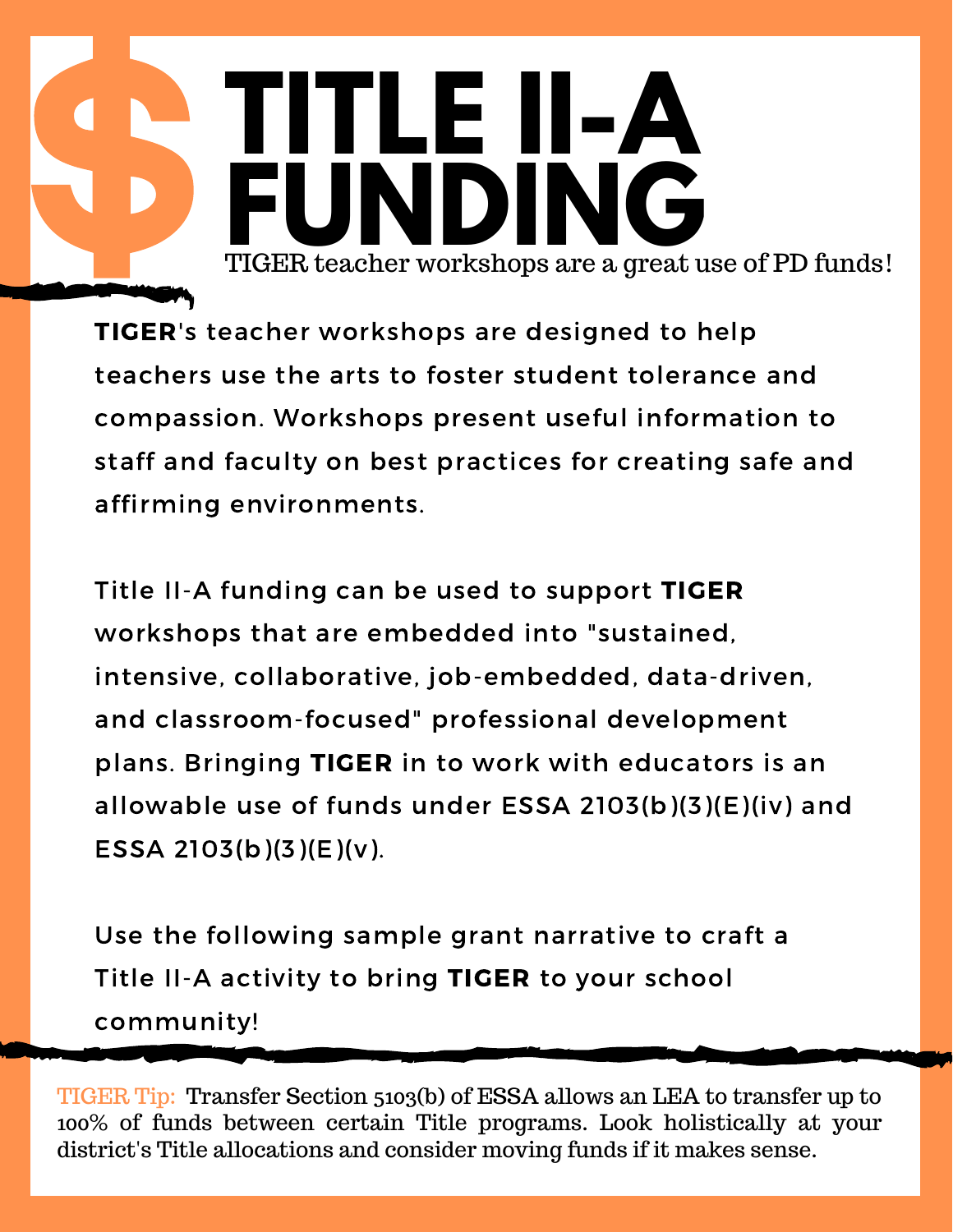## SAMPLE TITLE II-A GRANT ACTIVITY NARRATIVE

*This sample language was developed in consultation with the NH DOE and serves as a model for use with TIGER's teacher workshops and related, ongoing, allowable activities under Title II-A. To best meet the needs of your LEA, GMS managers should consult school/district leadership as well as the LEA's strategic plan and/or needs assessment before tailoring this grant activity template and submitting for approval.*

**Category**: Allowable Title II Activities

**Priority:** Supporting teachers in their ability to implement social-emotional learning through arts education and integrated arts

#### **Activities**:

- 90-minute TIGER teacher workshop for all faculty and staff: Plymouth State University's Theatre Integrating Guidance, Education, and Responsibility (TIGER) program provides engaging, high-quality, interactive performances and workshops centered around positive school climate, bullying prevention, resilience, pro-social behavior, and substance misuse education that empower students and adults to make positive changes in their school communities (https://campus.plymouth.edu/tiger/)
- Monthly professional learning communities to support instructional development around student social-emotional development through the arts, led by integrated arts specialists and/or arts educators with the use of evidence-based resources from the Collaborative for Academic, Social, and Emotional Learning (CASEL) and related research

**Performance Measure(s)**: Studies and surveys show that educators seek more extensive training on implementing social-emotional learning frameworks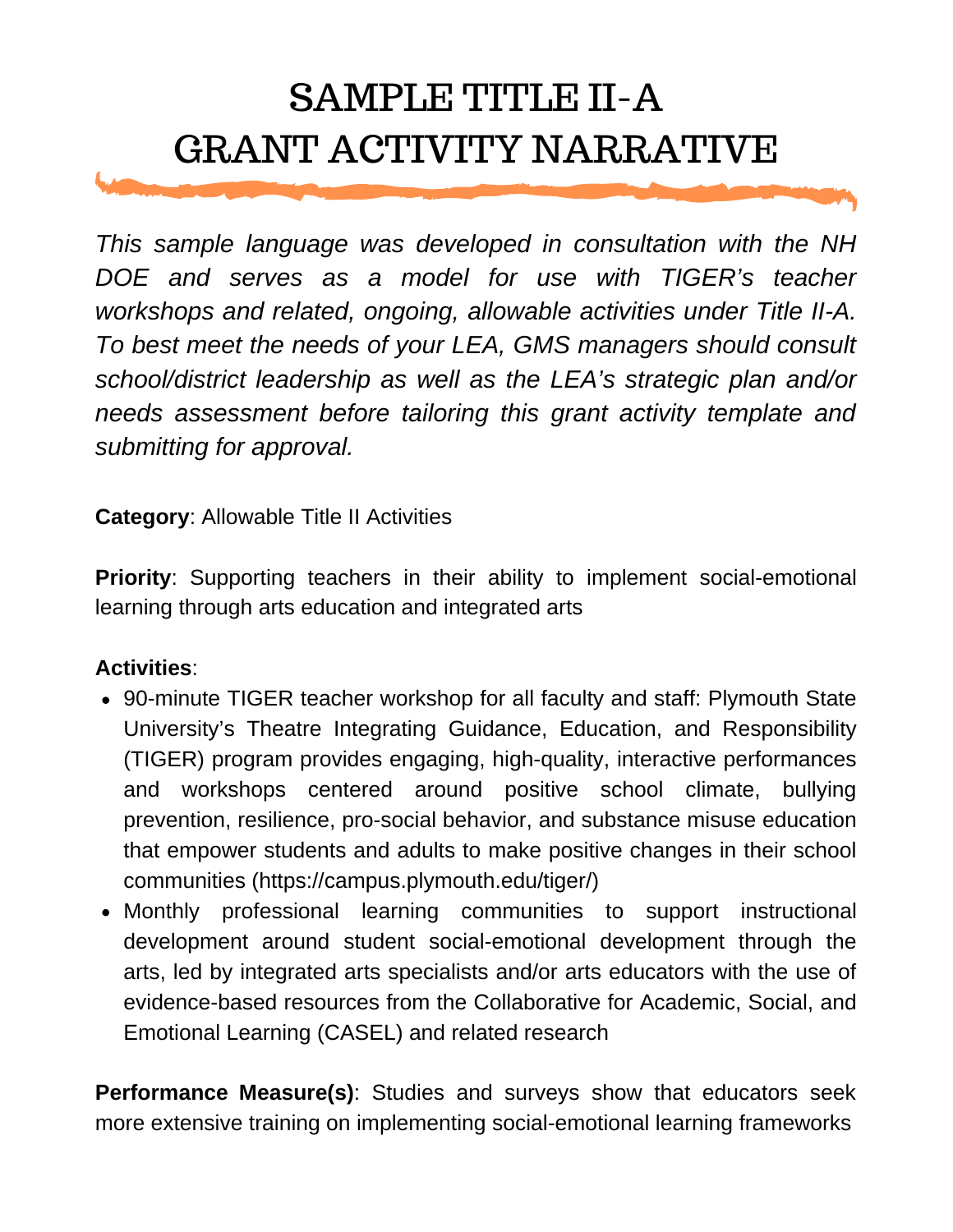into their teaching. According to the UChicago Consortium on School Research's June 2019 report entitled *Arts Education and Social-Emotional Learning Outcomes Among K-12 Students: Developing a Theory of Action*, "all educators are in powerful positions to influence the kinds of experiences that young people have within a learning setting as well as the way they make sense of those experiences as they grow socially and emotionally" (https://consortium.uchicago.edu/publications/arts-education-and-socialemotional-learning-outcomes).

Their research is consistent with other reports that state that intentional integration of SEL skills into academic disciplines is crucial [\(https://casel.org/wp-content/uploads/2018/10/SEL-Trends-3-10232018.pdf\).](https://consortium.uchicago.edu/publications/arts-education-and-social-emotional-learning-outcomes)

Specifically, "arts education is commonly believed to provide different ways of accessing and developing social-emotional competencies (e.g., empathy, perseverance, self-awareness) than is the case in other academic areas" (UChicago Consortium). The report suggests that integrated arts experiences with intentional opportunities to develop SEL skills offer uniquely impactful learning outcomes for youth, namely "foundational components of long-term success (self-regulation, knowledge and skills, mindsets and values),...agency, an integrated identity, and socially valued competencies."

Accordingly, [*the LEA*] will produce documented curriculum and instruction improvements that integrate arts education with other core subject areas to address social-emotional learning. Revisions will include "ongoing cycles of age-appropriate action and reflection experiences," as guided by the UChicago Consortium's developmental practice framework.

#### **Outcomes**:

- Teachers will report, through a survey, feeling more confident in their ability to infuse their teaching with social-emotional learning opportunities by integrating the arts into their core subject areas.
- School data will show a positive impact on school culture and climate through [*fewer ODRs flagged for bullying behavior / higher percentage of students reporting safety at school / higher percentage of teachers reporting positive student interactions / etc.*].